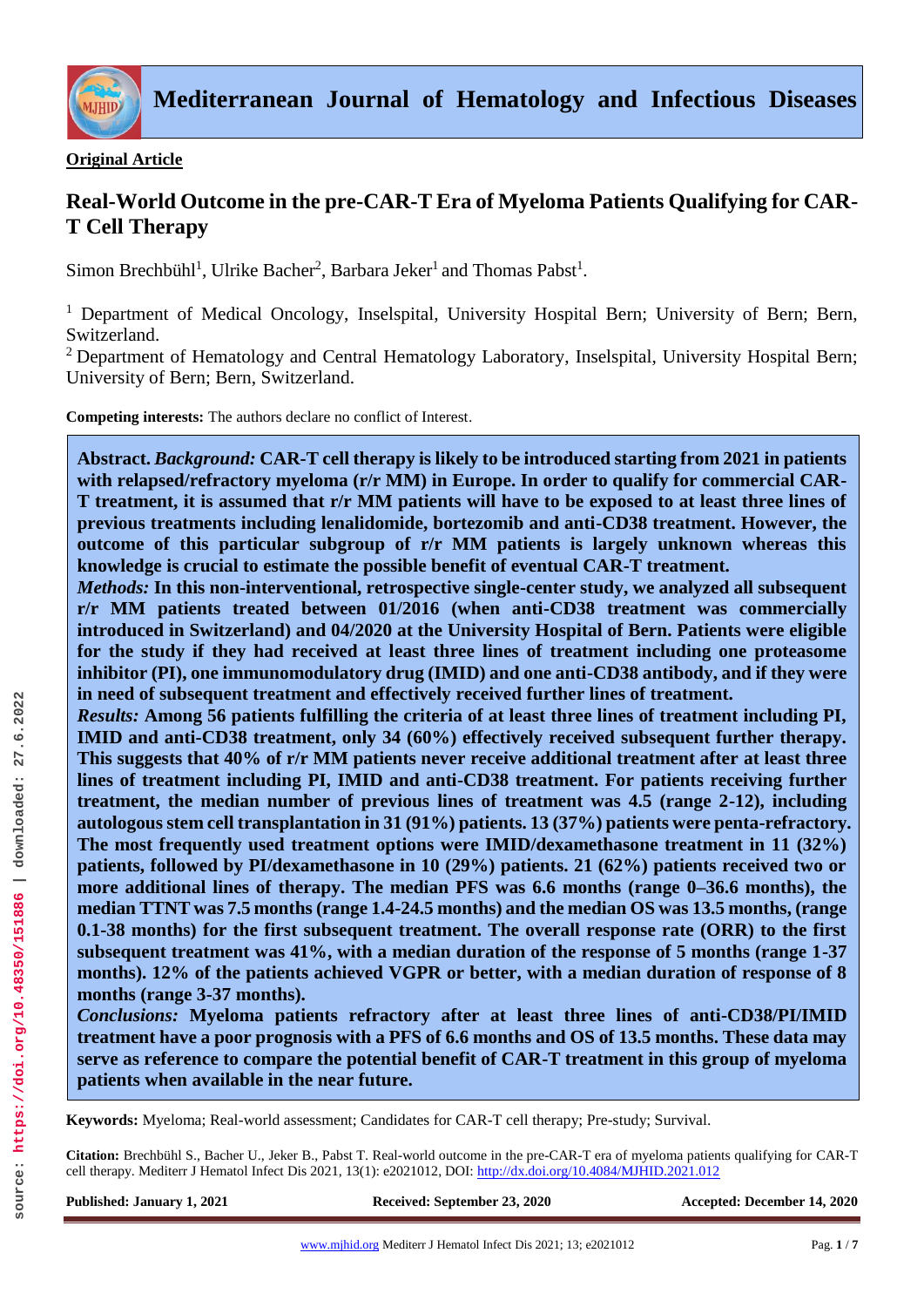This is an Open Access article distributed under the terms of the Creative Commons Attribution License [\(https://creativecommons.org/licenses/by-nc/4.0\)](https://creativecommons.org/licenses/by-nc/4.0), which permits unrestricted use, distribution, and reproduction in any medium, provided the original work is properly cited.

Correspondence to: Thomas Pabst M.D.; Associate Professor; Department of Medical Oncology; Inselspital; University Hospital; 3010 Bern; Switzerland. Tel.: +41 31 632 8430; Fax: +41 31 632 3410. E-mail: [thomas.pabst@insel.ch.](mailto:thomas.pabst@insel.ch)

**Introduction.** Due to demographic changes, the incidence of multiple myeloma (MM) is increasing, and 2% of all cancer-related mortalities are caused by MM.1,2 The introduction of novel therapeutic compounds including proteasome inhibitors (PI, e.g. bortezomib, carfilzomib, and ixazomib), immunomodulatory drugs (IMiD, thalidomide, lenalidomide, and pomalidomide) and monoclonal antibodies (e.g. daratumumab and isatuximab, targeting CD38) have prolonged survival of patients with MM. Therefore, prevalence of multiple myeloma has been significantly increasing.<sup>3-8</sup> However, almost all myeloma patients will ultimately relapse at some stage, and the disease remains incurable.<sup>7-11</sup> This emphasizes the unmet need for new and more effective therapeutic modalities. Inhibition of exportin1 by selinexor,  $12,13,14$ protease inhibition by nelfinavir,<sup>15,16</sup> and anti-SLAMF7 activity by elotuzumab<sup>17</sup> represent recent approaches.

Since 2019, therapy with genetically modified Tcells expressing a chimeric antibody receptor (CAR-T) was commercially introduced for the treatment of relapsed/refractory (r/r) aggressive B-cell lymphomas and acute lymphoblastic B-cell leukemia in Switzerland. Currently, CAR-T cell therapy is further evaluated for patients with r/r MM in clinical studies and will soon be in commercial use. $3,6,9,18-33$  The majority of the clinical CAR-T cell trials in multiple myeloma target the B-cell maturation antigen (BCMA), which shows predominant expression on myeloma and normal plasma cells, in contrast to low or absent expression on other cell compartments.6,34-36

As CAR-T therapy will soon be introduced for commercial treatment of r/r MM patients, it is of utmost interest to learn the possible benefit of this novel therapeutic option for this subset of myeloma patients. As a basis, knowledge of the outcome of such r/r MM patients in the pre-CAR-T era is crucial. In the present study, we, therefore, aimed at characterizing this group of r/r MM patients as a basis for later comparisons with CAR-T treated MM patients. CAR-T in MM will most likely be restricted to patients with at least three previous lines of treatment with at least one PI, one IMID and one anti-CD38 antibody. Consequently, this study intends to describe the outcome of MM patients effectively receiving further treatment for progressive disease after three lines of treatment including at least one PI, one IMID and one anti-CD38 antibody.

#### **Methods.**

*Patients.* This non-interventional, single-center, retrospective study analyzed patients with r/r MM diagnosed between 01/2016 (when anti-CD38 treatment

was commercially introduced in Switzerland) and 04/2020 at the University Hospital of Bern, Switzerland. Patients were eligible for the study, if they had received at least one proteasome inhibitor, one immunomodulatory drug and an anti-CD38 antibody, as well as a total of at least three lines of treatment. The study was approved by a decision of the local ethics committee of Bern, Switzerland, and all participants have given written informed consent.

*Treatment.* We summarized lenalidomide, thalidomide and pomalidomide as immunomodulatory drugs (IMiD's). The group of proteasome inhibitors (PI) comprised carfilzomib, bortezomib and ixazomib. Alkylating agents (Alky) were melphalan, bendamustine, cyclophosphamide, vincristine, doxurubicin and etoposide. Antibody treatment comprised anti-CD38-antibodies (daratumumab; isatuximab) and anti-SlamF7 antibody (elotuzumab).

*Definitions.* Progression-free survival (PFS) was calculated from the start of the first treatment after inclusion in the study until first progression of MM or death of any cause, whichever occurred first. Progression was defined as an increase of at least 25% in measurable monoclonal immunoglobulin in serum or urine or an increase of  $\geq$ 25% in urinary light chains.<sup>37,38</sup> Overall response rate (ORR) was defined as the percentage of patients with at least partial response or better according to IMWG Uniform Response Criteria.<sup>10</sup> Time to next treatment (TTNT) was the time between start of the first treatment after inclusion in the study until the first day of the next treatment regimen. Overall survival (OS) was assessed from the start of the first treatment after inclusion in the study until death or last follow-up with a data cut-off at April 04, 2020, whichever occurred first.

*Statistical analysis.* PFS, TTNT, and OS were calculated according to the Kaplan-Meier method and were depicted using Graphpad (Graphpad, Prism 8, Version 8.2.1 (441), August 20, 2019). Statistical analyses were double-sided, and p-values below .05 were considered significant.

#### **Results.**

*Patients.* We identified 56 multiple myeloma (MM) patients, who had received at least one PI, one IMID and one anti-CD38 treatment, and a total of at least three lines of treatment, between 01/2016 and 04/2020 at the University Hospital Bern, Switzerland. Of these 56 patients, 34 effectively received subsequent further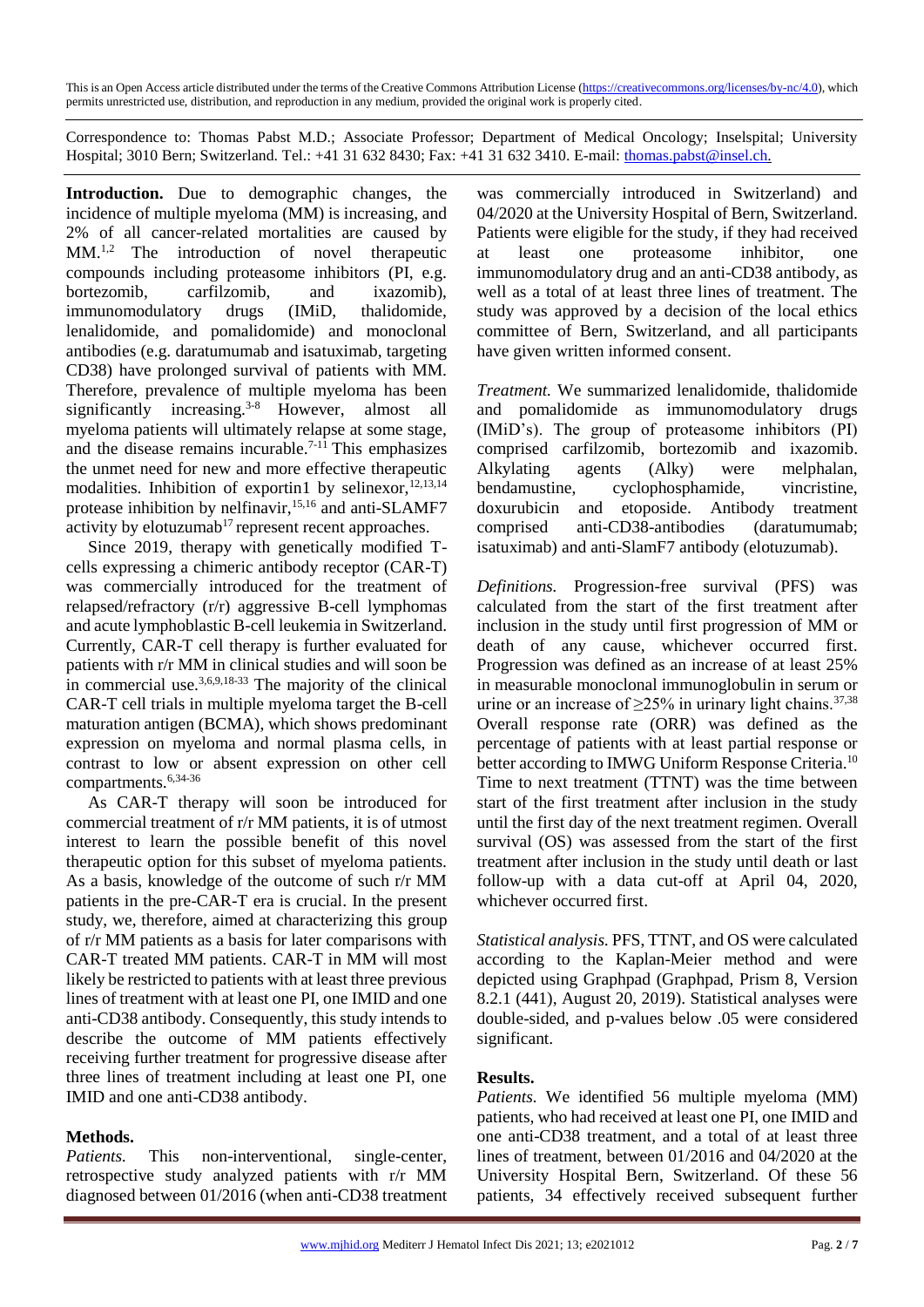|          | <b>Table 1.</b> Patient characteristics at first diagnosis of the multiple |  |  |  |
|----------|----------------------------------------------------------------------------|--|--|--|
| myeloma. |                                                                            |  |  |  |

| <b>Parameter</b>                                   | <b>Results</b> |                 |  |
|----------------------------------------------------|----------------|-----------------|--|
| Age at diagnosis, median (range)                   |                | 63 (42-78)      |  |
| $<65$ years, n $(\%)$                              |                | 20 (59%)        |  |
| $\geq 65$ years, n (%)                             |                | 14 (41%)        |  |
| $\langle 75 \rangle$ years, n $(\% )$              |                | 33 (97%)        |  |
| $\geq$ 75 years, n (%)                             | 1              | (3%)            |  |
| <b>Sex</b>                                         |                |                 |  |
| males/females (ratio)                              |                | 25/9(2.8)       |  |
| Paraprotein subtype, n (%)                         |                |                 |  |
| IgG                                                |                | 16 (57%)        |  |
| IgA                                                |                | 12 (43%)        |  |
| kappa light chain                                  |                | 20 (63%)        |  |
| lambda light chain                                 |                | 12 (38%)        |  |
| light chain only, n (%)                            | 5              | (15%)           |  |
| BM infiltration, median (range $(\%)$              |                | $0,6$ (20%-99%) |  |
| Hypercalcemia (>2.6 mmoL/L), n (%)                 | 7              | (21%)           |  |
| Renal failure, $n$ $(\%)$                          | 11             | (32%)           |  |
| Serum creatinine median, µmol/L (range)            |                | 85 (49-492)     |  |
| Anemia (<100 g/L), n (%)                           | 25             | (74%)           |  |
| Hemoglobin, median g/L (range)                     |                | 101 (71-146)    |  |
| Osteolytic lesion, n (%)                           | 23             | (68%)           |  |
| $\beta$ 2-microglobulin >3.5mg/L n $(\%)$          | 19             | $(56\%)$        |  |
| Albumin < 3.5 g/dL, n $(\% )$                      | 22             | (65%)           |  |
| LDH, >480 U/L                                      | 4              | $(12\%)$        |  |
| <b>Stage R-ISS</b>                                 |                |                 |  |
| I, $n$ $%$                                         | 10             | (29%)           |  |
| II, n (%)                                          | 6              | (18%)           |  |
| III, $n$ $(\%)$                                    | 18             | (53%)           |  |
| <b>Cytogenetics</b>                                |                |                 |  |
| Available, n (%)                                   | 21             | $(62\%)$        |  |
| At least 1 high-risk aberration, n (% of<br>known) | 6              | (29%)           |  |

IgG/IgA/IgM: Immunoglobulin type G, A, M; BM: bone marrow; LDH: Lactate dehydrogenase; R-ISS: Revised International Staging System; High risk aberration: t(4;14), t(14;16), t(14;20), del(17/17p),  $gain(1q)$ , del $(13)$ .

treatment, and these 34 patients were representing the cohort (100%) analyzed in this study. The patient characteristics at first diagnosis of these MM patients are summarized in **Table 1**. The median age at diagnosis was 62 years (range 35-78). A total of 27 (66%) patients had R-ISS disease stage of II or III; and 8 (24%) patients had at least one high-risk aberration including the gain of 1q, deletion 17p, or translocation  $t(4;14)$ ,  $t(6;14)$ , or t(14;20).

*Prior therapies including daratumumab.* Among the 34 patients fulfilling the criteria of three treatment lines, including PI, IMID, and anti-CD38 treatment, and effectively receiving subsequent therapy line(s), the

**Table 2.** Treatments prior and including first daratumumab treatment**.**

| <b>Parameter</b>                             | <b>Results</b> |          |  |  |
|----------------------------------------------|----------------|----------|--|--|
| Lines of prior therapy including daratumumab |                |          |  |  |
| $2-3$ , n $(\%)$                             | 15             | (44%)    |  |  |
| 4-5, $n$ (%)                                 | 5              | (15%)    |  |  |
| $6-7$ , $n$ $(\%)$                           | 9              | (26%)    |  |  |
| $8-9$ , n $(\%)$                             | 3              | $(9\%)$  |  |  |
| $>9$ , n $(\% )$                             | 2              | (6%)     |  |  |
| Prior therapy including daratumumab, n (%)   |                |          |  |  |
| PI mono                                      | 19             | (56%)    |  |  |
| $PI+Alky$                                    | 26             | (76%)    |  |  |
| $PI+IMiD$                                    | 10             | (29%)    |  |  |
| <b>IMiD</b> mono                             | 19             | (56%)    |  |  |
| IMiD+Alky                                    | $\overline{4}$ | (12%)    |  |  |
| Alky mono                                    | $\overline{4}$ | (12%)    |  |  |
| Anti-CD38 antibody mono                      | 16             | (47%)    |  |  |
| Anti-CD38 antibody+PI                        | 7              | (21%)    |  |  |
| Anti-CD38 antibody+IMiD                      | 11             | (32%)    |  |  |
| Anti-SLAMF7 antibody+IMiD                    | 1              | (3%)     |  |  |
| Anti-SLAMF7 antibody+PI+IMiD                 | $\mathbf{1}$   | (3%)     |  |  |
| HDCT/ASCT                                    | 31             | $(91\%)$ |  |  |
| Maintenance post HDCT/ASCT                   | 21             | $(62\%)$ |  |  |

#: Numbers of; PI mono: Proteasome inhibitor; PI + Alky: Proteasome inhibitor and alkylating agent; PI + IMiD: Proteasome inhibitor and immunomodulatory drug; IMiD mono: Immunomodulatory drug; IMiD + Alky: Immunomodulatory drug and alkylating agent; Alky mono: Alkylating agent; Anti-CD38 antibody mono: Daratumumab; Anti-CD38 antibody + PI: Daratumumab and proteasome inhibitor; Anti-CD38 antibody + IMiD: Daratumumab and immunomodulatory drug; Anti-CD38 antibody + IMiD + Alky: Daratumumab and immunomodulatory drug and alkylating agent; Anti-SLAMF7 antibody mono: Elotuzumab (Anti-SLAMF7 antibody); Anti-SLAMF7 antibody + PI IMiD: Elotuzumab and proteasome inhibitor and immunomodulatory drug; Dexa mono: Dexamethasone; HDCT/ASCT: High-dose chemotherapy and autologous stem cell transplantation.

median number of previous lines was 4.5 (range 2-12 lines). 24 (55%) patients had four or more prior therapy lines, mainly because anti-CD38 treatment was first given late in these patients. HDCT and ASCT were performed in 31 (91%) patients. The prior treatment lines are summarized in **Table 2**. 14 (40%) patients were quad-refractory, thus refractory to bortezomib, lenalidomide, carfilzomib, and pomalidomide, and 13 (37%) patients were penta-refractory, thus refractory also to daratumumab.

*First treatment line after inclusion.* The median interval from the initial diagnosis to the first treatment after fulfilling the study criteria was 67 months (range 19 to 189 months). 11 (32%) patients received one subsequent treatment line, 13 (38%) patients received two subsequent treatment lines, and 8 (24%) patients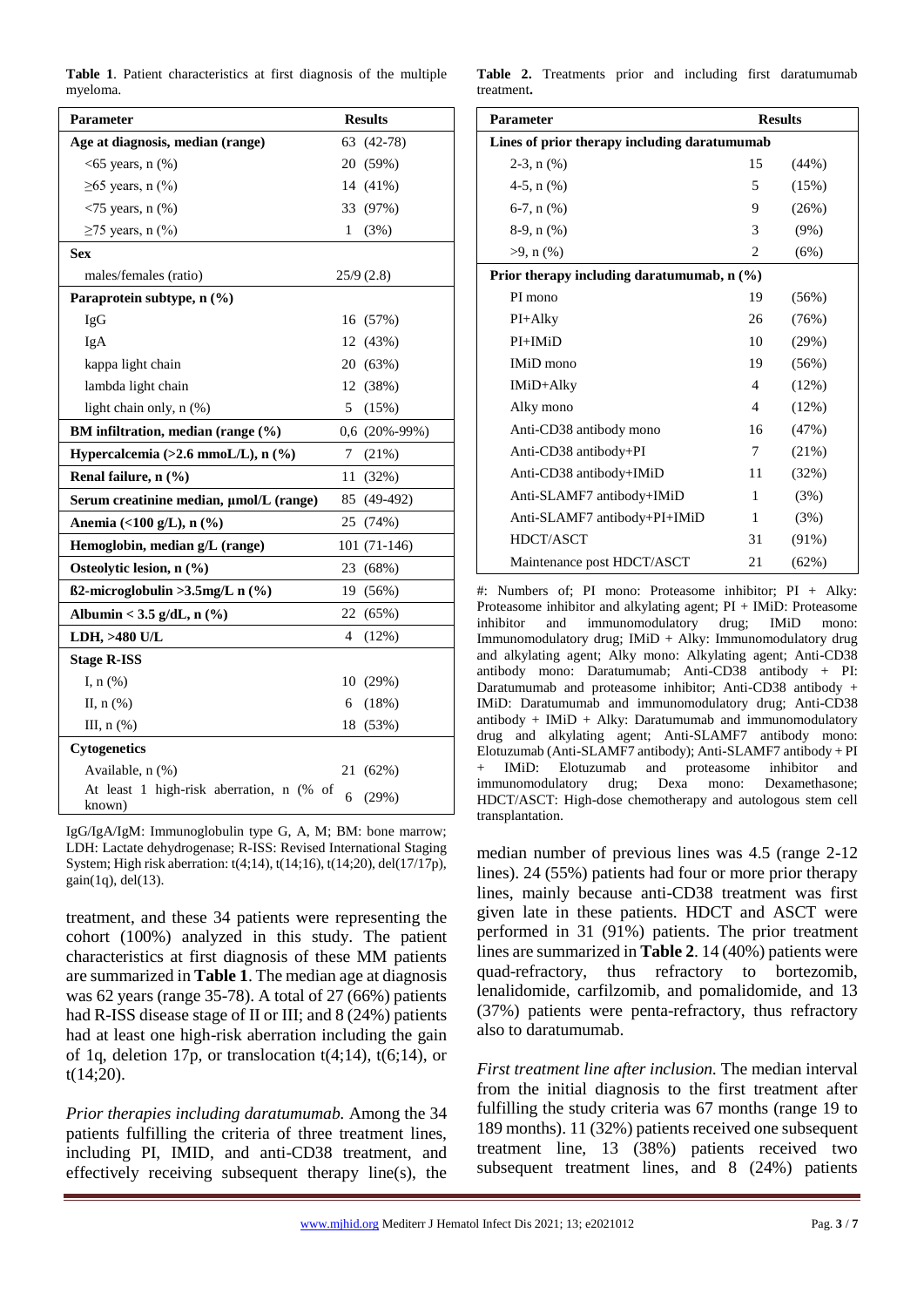| Table 3. Treatments after first daratumumab treatment. |
|--------------------------------------------------------|
|--------------------------------------------------------|

| Parameter                                   |                | <b>Results</b> |  |  |  |
|---------------------------------------------|----------------|----------------|--|--|--|
| Therapy after daratumumab, $n$ (%)          |                |                |  |  |  |
| PI mono                                     | 10             | (29%)          |  |  |  |
| PI+Alky                                     | $\overline{2}$ | (6%)           |  |  |  |
| $PI+IMiD$                                   | 6              | (18%)          |  |  |  |
| <b>IMiD</b> mono                            | 11             | (32%)          |  |  |  |
| IMiD+Alky                                   | 5              | (15%)          |  |  |  |
| Alky mono                                   | 9              | (26%)          |  |  |  |
| Anti-CD38 antibody mono                     | 5              | (15%)          |  |  |  |
| Anti-CD38 antibody+PI                       | 6              | (18%)          |  |  |  |
| Anti-CD38 antibody+IMiD                     | 3              | (9%)           |  |  |  |
| Anti-CD38 antibody+IMiD+Alky                | $\mathbf{1}$   | (3%)           |  |  |  |
| Anti-SLAMF7 antibody mono                   | 1              | (3%)           |  |  |  |
| Anti-SLAMF7 antibody+IMiD                   | 5              | (15%)          |  |  |  |
| HDCT/ASCT, n (%)                            | 6              | (18%)          |  |  |  |
| Maintenance therapy after HDCT/ASCT         | $\overline{2}$ | (6%)           |  |  |  |
| #Pat, still on daratumumab at cutoff, n (%) | $\mathfrak{D}$ | (6%)           |  |  |  |
| #Pat, died before cutoff date, n (%)        | 18             | (53%)          |  |  |  |
| No of lines after daratumumab, $n$ (%)      |                |                |  |  |  |
| 1 line                                      | 11             | (32%)          |  |  |  |
| 2 lines                                     | 13             | (38%)          |  |  |  |
| 3 lines                                     | 5              | (15%)          |  |  |  |
| 4 lines                                     | $\mathbf{1}$   | (3%)           |  |  |  |
| 5 lines                                     | $\overline{2}$ | (6%)           |  |  |  |
| Overall response rate, %                    | 41%            |                |  |  |  |
| 95% Confidence interval                     | $\pm 3$        |                |  |  |  |
| VGPR (VGPR&CR), %                           | 12%            |                |  |  |  |
| 95% Confidence interval                     | ±9             |                |  |  |  |
| Median duration of response,<br>months      |                |                |  |  |  |
| (range)                                     | 6              | $(1.7 - 37)$   |  |  |  |
| Time from initial diagnosis until<br>first  |                |                |  |  |  |
| treatment after Daratumumab, median         |                |                |  |  |  |
| months (range)                              | 67             | $(19-189)$     |  |  |  |
| Follow up time, median months (range)       | 12             | $(0.2 - 38)$   |  |  |  |

#: Numbers of; PI mono: Proteasome inhibitor; PI + Alky: Proteasome inhibitor and alkylating agent; PI + IMiD: Proteasome inhibitor and immunomodulatory drug; IMiD mono: Immunomodulatory drug; IMiD + Alky: Immunomodulatory drug and alkylating agent; Alky mono: Alkylating agent; Anti-CD38 antibody mono: Daratumumab (Anti-CD38 antibody); Anti-CD38 antibody + PI: Daratumumab and proteasome inhibitor; Anti-CD38 antibody + IMiD: Daratumumab and immunomodulatory drug; Anti-CD38 antibody + IMiD + Alky: Daratumumab and immunomodulatory drug and alkylating agent; Anti-SLAMF7 antibody mono: Elotuzumab (Anti-SLAMF7 antibody); Anti-SLAMF7 antibody + IMiD: Elotuzumab and immunomodulatory drug; HDCT/ASCT: High Dose chemotherapy and autologous stem cell transplantation; Cutoff date: 04. February 2020; Overall response rate: Patient with partial, very good partial, and complete response to the first medication after first daratumumab treatment; VGPR: Very good partial response to the first medication after first daratumumab treatment; CR: Complete response to the first medication after first daratumumab treatment.

received three or more lines of treatment (**Table 3**). The most frequent treatment line was IMID/dexamethasone in 11 (32%) patients, followed by PI/dexamethasone in 10 (29%) patients, alkylating agents in 9 (26%) patients, daratumumab combined with a PI in 6 (18%) patients, and PI combined with IMID in 6 (18%) patients. Six (18%) patients received HDCT/ASCT during relapse treatment.

The ORR to the first treatment after study inclusion

was 41%, with a median duration of response of 5 months (range 1 to 37 months). 12% of the patients had an excellent partial response or better, with a median duration of this response of 8 months (range 3 to 37 months). So far, 33 (59%) patients have died, all due to disease progression.

*Outcome.* The median PFS after the first treatment line after inclusion in the study was 6.6 months (range, 0 to 36.6 months; **Figure 1A**). For the patients with two or more further treatment lines, the median PFS was 6.6 months (range, 0 to 24.5 months) compared to median PFS of 5 months (range, 0.1 to 36.6 months) for those with only one further line. The median TTNT between the first and the second treatment line was 7.5 months (range 1.4-24.6 months) for the patients with effectively at least two further lines of treatment (**Figure 1B**). The median OS of the cohort was 13.5 months (range, 0.1 to 38.0 months) after starting the first line of treatment within the study (**Figure 1C**). For patients with two or more further treatment lines, the OS was 15.6 months (range, 3.5 to 38) compared to 7.5 months (range, 0.1 to 36.6 months) for the patients with only one further treatment line.

**Discussion.** This study describes the clinical characteristics, treatment lines, and clinical outcomes of a heavily pretreated group of myeloma patients in Switzerland. The inclusion criteria were selected in order to mirror the criteria likely to be used candidates for subsequent CAR-T treatment in the near future. In particular, we included r/r MM patients who had previous therapy with at least three treatment lines, including PI, IMID, and anti-CD38 therapy.<sup>39-41</sup>

The patients in our CAR-T candidate cohort had a median of five prior therapy lines, similar to pretreated myeloma patient cohorts described in the literature that had received a median of two to seven previous therapies.3,9,12,40,42-45 In particular, 40% of our patients were quad-refractory, and 37% were penta-refractory. These proportions were comparable to previous studies on similar patient cohorts.<sup>12,13</sup>

Patients received a median of two further therapy lines. Following the start of the first treatment line in our study, we found a short median PFS of 6.6 months, highlighting the short duration of response in the advanced disease stages of r/r MM patients. Related studies on retreatment with IMiD's and PI's after anti-CD38 treatment reported even shorter survival rates, with a median PFS of 4 months for patients receiving PI's, and three months for IMID's.<sup>46</sup> In similar patient cohorts, the median PFS was 3.7 months for selinexor and 3.4 months for nelfinavir. $12,16$ 

In contrast, CAR-T studies describe a median PFS between  $7.7<sup>3</sup>$   $7.9<sup>47</sup>$  and  $11.8<sup>9</sup>$  months in patients with r/r MM. Therefore, there is a difference of 3 to 5 months of the median PFS compared to our findings in this heavily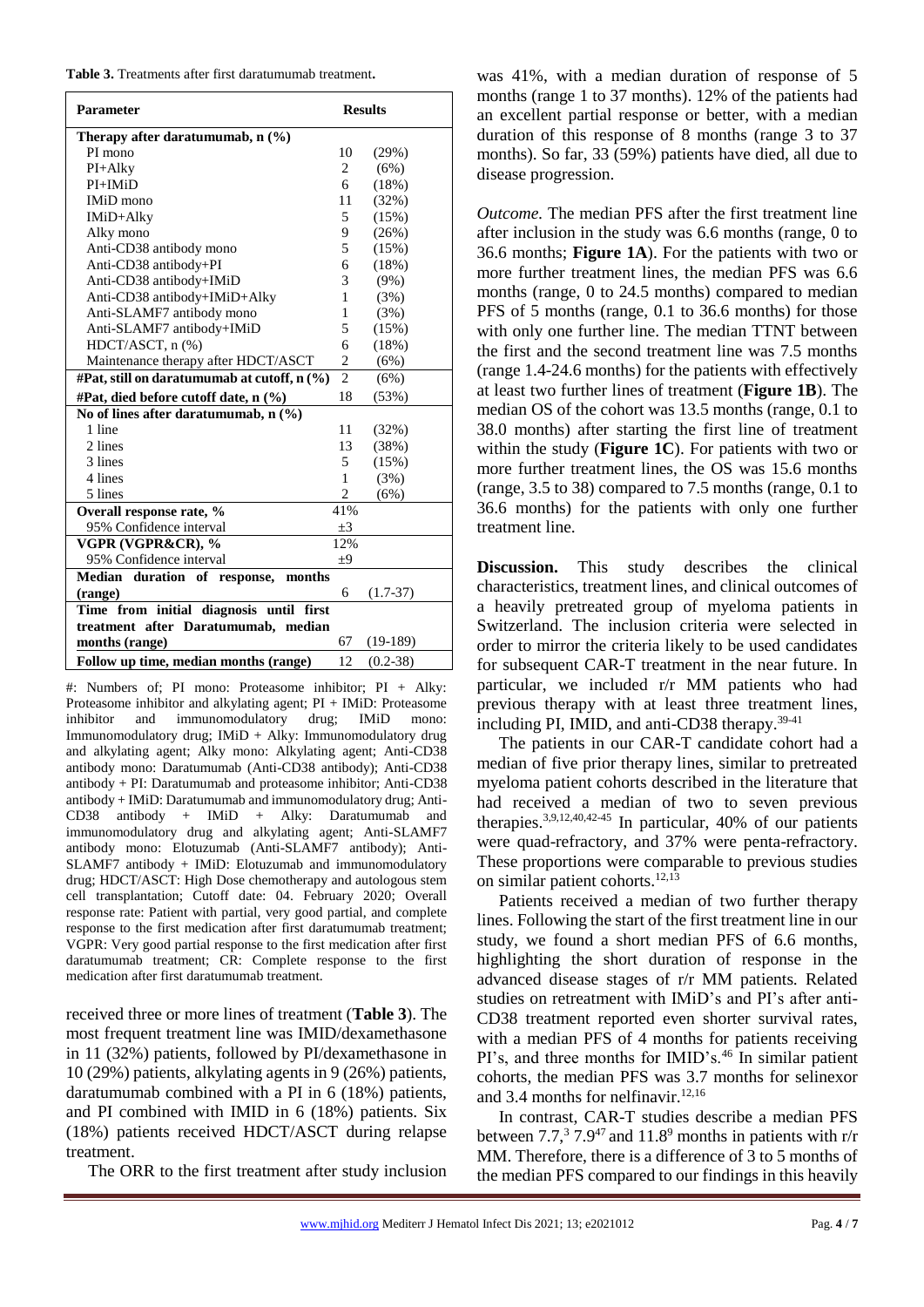

**Figure 1.** Kaplan-Meyer curves depicting (**A**) progression free survival, (**B**) time to next treatment and (**C**) overall survival of myeloma patients for the first subsequent treatment line after inclusion in the study, thus, after at least three previous treatment lines.

pretreated myeloma patient group. This difference emphasizes the anti-myeloma efficacy of CAR-T cell treatment compared to conventional therapies in r/r MM patients.

Overall survival (OS) rates were reported between 1.7 and 5.5 months in anti-CD38 refractory patients.<sup>45,48</sup> Selinexor and nelfinavir studies found OS rates of 9.3<sup>13</sup> and 21.6 months, <sup>16</sup> respectively. This suggests that the OS rate of 13.5 months in our cohort compares rather favorably to other series. The heavier pretreated patient group might explain the difference in the selinexor studies and the less heavily pretreated patient group in the nelfinavir studies, respectively, as well as in the higher proportion of quad- and penta- refractory patients in the post daratumumab studies by Pick et al. and Lakshmann et al. 45,48

We identified a median TTNT of 7.5 months in our cohort. Lakshman et al reported a median TTNT of 5.7 months in patients refractory to daratumumab and combination therapies similar to our results.<sup>48</sup> In contrast, Driessen et al. described better TTNT (10 and 12

months) in two patients treated with nelvinavir.<sup>15</sup>

The overall response rate was 41% in this study; in others, the ORR was  $21\%$ <sup>13</sup> and  $25\%$ <sup>12</sup> in the selinexor studies,  $33\%$ <sup>15</sup> and  $55\%$ <sup>16</sup> in the nelfinavir studies 28.6%, 52%, and 67% in three studies investigating retreatment after daratumumab.45,46 In contrast, the ORR was higher with  $60\%$ ,  $4781\%$ ,  $3$  and  $85\%$ <sup>9</sup> in three CAR-T cell studies.

Similarly, the response duration was 4 months for nelfinavir,  $^{16}$  4.4 months<sup>12</sup> and 5 months<sup>13</sup> for selinexor. In contrast, CAR-T studies reported response duration between 7.9 and 13 months, $4\overline{7}$  with a dose-dependent duration of the responses, with a median duration of response of 10.9 months.<sup>9</sup>

In our study, the median follow-up from the start of the first treatment was 12 months, comparable to previous myeloma studies, which reported median follow-ups between 5.5 and 36 months.<sup>9,16,45,47,48</sup> The median interval from initial diagnosis until the first treatment in the study was 67 months (range 19 to 189 months). This seems comparable to other reports with intervals between 45.6 and 79.2 months for similar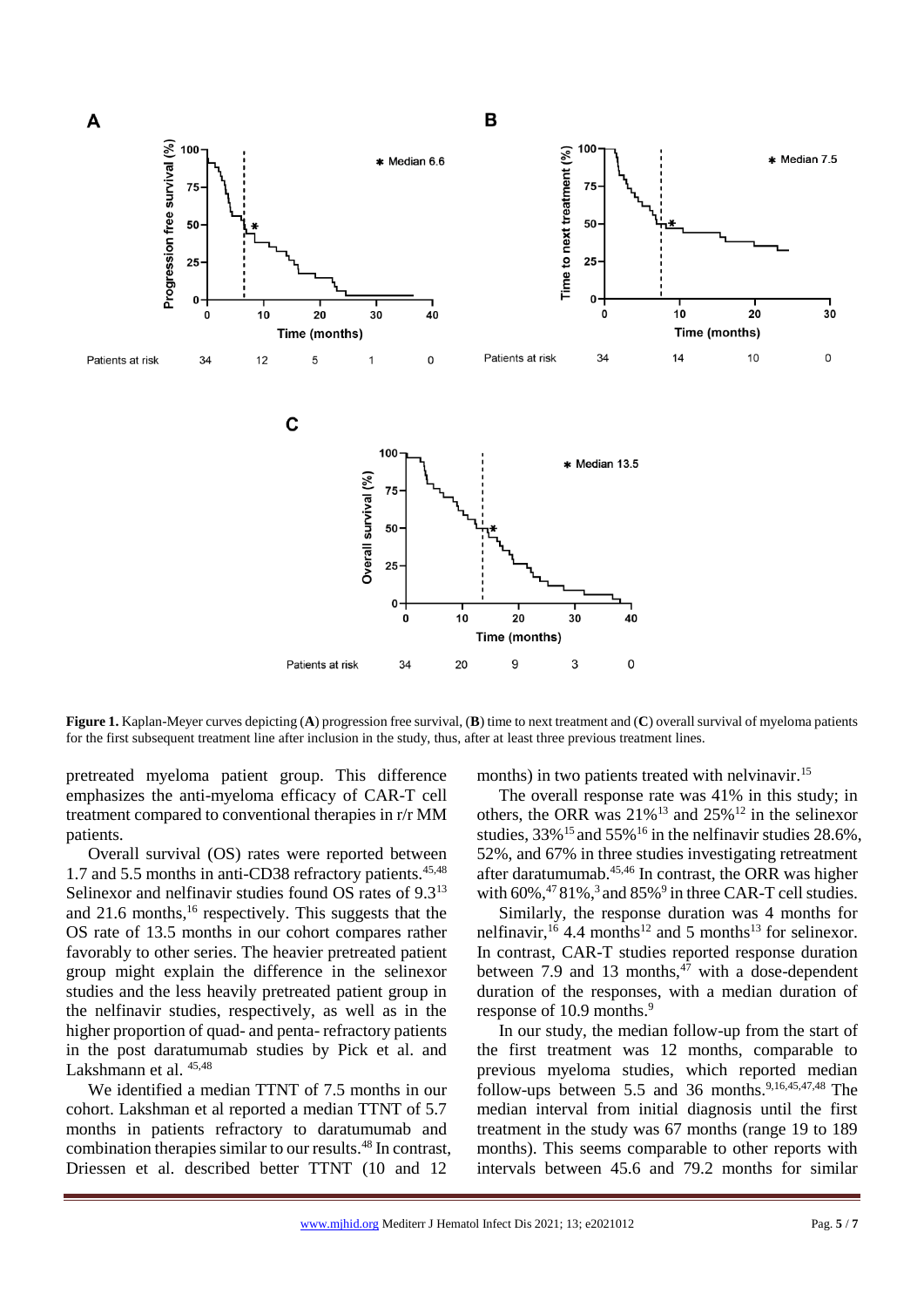**Conclusions.** This study describes an instead poorly reported group of MM patients, which had received at least three lines of treatment and must have had PI, IMID, and anti-CD38 treatment. In addition, the patients must have had further progression, and at least one line of subsequent treatment must have been given. This first line of subsequent treatment is most likely the situation in which CAR-T treatment will become available. Our study identified for this line of treatment with currently available, non-CAR-T treatment options a median PFS

### **References:**

- 1. Bundesamt für Statistik. Schweizerischer Krebsbericht 2015 Multiples<br>Myelom. Neuchâtel: 2017. Available from: Myelom. Neuchâtel; 2017. Available from: [https://www.bfs.admin.ch/bfs/de/home/statistiken/kataloge](https://www.bfs.admin.ch/bfs/de/home/statistiken/kataloge-datenbanken/publikationen.assetdetail.2281157.html)[datenbanken/publikationen.assetdetail.2281157.html](https://www.bfs.admin.ch/bfs/de/home/statistiken/kataloge-datenbanken/publikationen.assetdetail.2281157.html)
- 2. Krebsliga Schweiz. Multiples Myelom Plasmazellmyelom Eine Information der Krebsliga. Bern, Krebsliga Schweiz 2018. Available from: [https://www.krebsliga.ch/ueber-krebs/krebsarten/multiples](https://www.krebsliga.ch/ueber-krebs/krebsarten/multiples-myelom-plasmazellmyelom/)[myelom-plasmazellmyelom/](https://www.krebsliga.ch/ueber-krebs/krebsarten/multiples-myelom-plasmazellmyelom/)
- 3. Brudno JN, Maric I, Hartman SD, et al. T cells genetically modified to express an anti-B-cell maturation antigen chimeric antigen receptor cause remissions of poor-prognosis relapsed multiple myeloma. JCO 2018;36(22):2267-80. <https://doi.org/10.1200/JCO.2018.77.8084>

PMid:29812997 PMCid:PMC6067798

- 4. Palumbo A, Anderson K. Multiple Myeloma. N Engl J Med 2011;364(11):1046-60. <https://doi.org/10.1056/NEJMra1011442> PMid:21410373
- 5. Laubach J, Garderet L, Mahindra A, et al. Management of relapsed multiple myeloma: recommendations of the international myeloma working group. Leukemia 2016;30(5):1005-17. <https://doi.org/10.1038/leu.2015.356> PMid:26710887
- 6. Mikkilineni L, Kochenderfer JN. Chimeric antigen receptor T-cell therapies for multiple myeloma. Blood 2017;130(24): 2594-02. <https://doi.org/10.1182/blood-2017-06-793869> PMid:28928126 PMCid:PMC5731088
- 7. Sonneveld P. Management of multiple myeloma in the relapsed/refractory patient. Hematology 2017;2017(1):508-17. <https://doi.org/10.1182/asheducation-2017.1.508> PMid:29222299 PMCid:PMC6142583
- 8. Kumar SK, Lee JH, Lahuerta JJ, et al. Risk of progression and survival in multiple myeloma relapsing after therapy with IMiDs and bortezomib: a multicenter international myeloma working group study. Leukemia 2012;26(1):149-57.

<https://doi.org/10.1038/leu.2011.196> PMid:21799510 PMCid:PMC4109061

- 9. Raje N, Berdeja J, Lin Y, et al. Anti-BCMA CAR T-cell therapy bb2121 in relapsed or refractory multiple myeloma. N Engl J Med 2019;380(18):1726-37. <https://doi.org/10.1056/NEJMoa1817226> PMid:31042825
- 10. Kumar S. Treatment of newly diagnosed multiple myeloma in transplanteligible patients. Current Hematologic Malignancy Reports  $2011:6(2):104-12.$ <https://doi.org/10.1007/s11899-011-0083-0> PMid:21394431
- 11. Nijhof IS, van de Donk NWCJ, Zweegman S, Lokhorst HM. Current and new therapeutic strategies for relapsed and refractory multiple myeloma: an update. Drugs 2018;78(1):19-37. <https://doi.org/10.1007/s40265-017-0841-y> PMid:29188449 PMCid:PMC5756574
- 12. Chari A, Vogl DT, Gavriatopoulou M, et al. Oral selinexordexamethasone for triple-class refractory multiple myeloma. N Engl J Med 2019;381(8):727-38. <https://doi.org/10.1056/NEJMoa1903455> PMid:31433920

of 6.6 months, a median TTNT of 7.5 months, and the median OS was 13.5 months. These numbers may serve as a reference when benefits of CAR-T treatment in r/r MM will be discussed, or those of bispecific CD269 antibodies.<sup>50-53</sup>

**Acknowledgements.** The authors wish to thank the data management and the IT-Team at the Department of Medical Oncology at the University hospital of Bern and its associated partner hospitals and collaborators for documentation of data relevant for this study.

- 13. Vogl DT, Dingli D, Cornell RF, et al. Selective inhibition of nuclear export with oral selinexor for treatment of relapsed or refractory multiple myeloma. JCO 2018;36(9):859-66. <https://doi.org/10.1200/JCO.2017.75.5207> PMid:29381435 PMCid:PMC6905485
- 14. Chen C, Siegel D, Gutierrez M, et al. Safety and efficacy of selinexor in relapsed or refractory multiple myeloma and Waldenstrom macroglobulinemia. Blood 2018;131(8):855-63. <https://doi.org/10.1182/blood-2017-08-797886> PMid:29203585
- 15. Driessen C, Kraus M, Joerger M, et al. treatment with the HIV protease inhibitor nelfinavir triggers the unfolded protein response and may overcome proteasome inhibitor resistance of multiple myeloma in combination with bortezomib: a phase I trial (SAKK 65/08). Haematologica 2016;101(3):346-55. <https://doi.org/10.3324/haematol.2015.135780> PMid:26659919 PMCid:PMC4815726
- 16. Hitz F, Kraus M, et al. Nelfinavir and lenalidomide/dexamethasone in patients with lenalidomide-refractory multiple myeloma. a phase I/II trial (SAKK 39/10). Blood Cancer J 2019;9(9):70. <https://doi.org/10.1038/s41408-019-0228-2> PMid:31455773 PMCid:PMC6711992
- 17. Bazarbachi AH, Al Hamed R, Malard F, Harousseau J-L, Mohty M. Relapsed refractory multiple myeloma: a comprehensive overview. Leukemia 2019;33(10):2343-57. <https://doi.org/10.1038/s41375-019-0561-2> PMid:31455853
- 18. Turtle CJ, Hanafi L-A, Berger C, et al. CD19 CAR-T cells of defined CD4+:CD8+ composition in adult B cell ALL patients. Journal of Clinical Investigation 2016;126(6):2123-38. <https://doi.org/10.1172/JCI85309> PMid:27111235 PMCid:PMC4887159
- 19. Maude SL, Frey N, Shaw PA, et al. Chimeric antigen receptor T cells for sustained remissions in leukemia. N Engl J Med 2014;371(16):1507-17. <https://doi.org/10.1056/NEJMoa1407222> PMid:25317870 PMCid:PMC4267531
- 20. Lee DW, Kochenderfer JN, Stetler-Stevenson M, et al. T cells expressing CD19 chimeric antigen receptors for acute lymphoblastic leukaemia in children and young adults: a phase 1 dose-escalation trial. The Lancet 2015;385(9967):517-28. [https://doi.org/10.1016/S0140-6736\(14\)61403-3](https://doi.org/10.1016/S0140-6736(14)61403-3)
- 21. Davila ML, Riviere I, Wang X, et al. Efficacy and toxicity management of 19-28z CAR T cell therapy in B cell acute lymphoblastic leukemia. Science Translational Medicine 2014;6(224):224-25. <https://doi.org/10.1126/scitranslmed.3008226> PMid:24553386 PMCid:PMC4684949
- 22. Brentjens RJ, Davila ML, Riviere I, et al. CD19-targeted T cells rapidly induce molecular remissions in adults with chemotherapy-refractory acute lymphoblastic leukemia. Science Translational Medicine 2013;5(177ra38):1-9.
- 23. Turtle CJ, Hanafi L-A, Berger C, et al. Immunotherapy of non-Hodgkin's lymphoma with a defined ratio of  $CD8 +$  and  $CD4 + CD19$ -specific chimeric antigen receptor-modified T cells. Sci Transl Med 2016;8(355ra116):1-12. <https://doi.org/10.1126/scitranslmed.aaf8621> PMid:27605551 PMCid:PMC5045301
- 24. Kochenderfer JN, Dudley ME, Kassim SH, et al. Chemotherapyrefractory diffuse large B-cell lymphoma and indolent B-cell